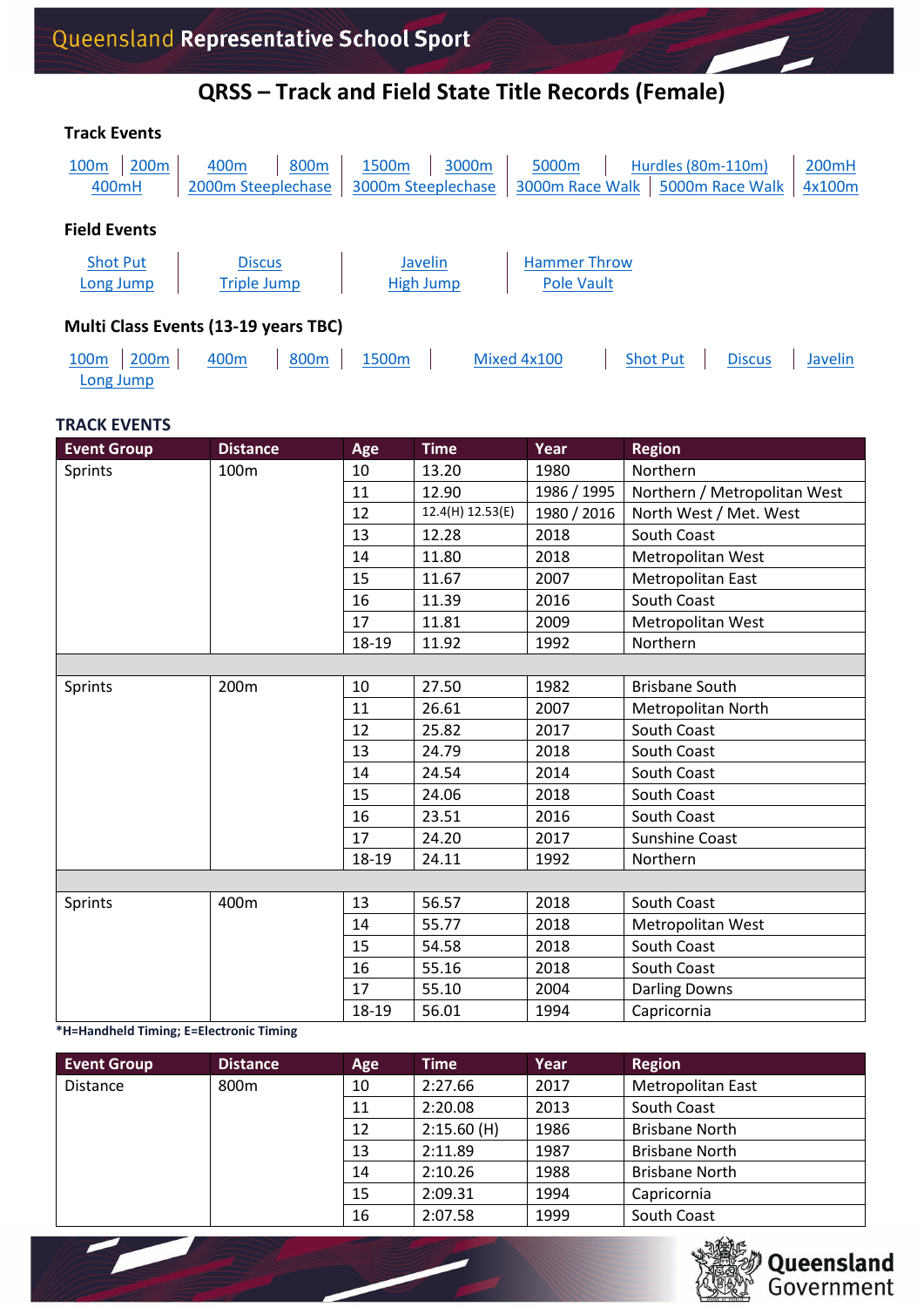<span id="page-1-0"></span>

|                   |       | 17    | 2:08.05  | 2018 | South Coast             |
|-------------------|-------|-------|----------|------|-------------------------|
|                   |       | 18-19 | 2:10.10  | 2001 | South Coast             |
|                   |       |       |          |      |                         |
| <b>Distance</b>   | 1500m | 10    | 5:24.16  | 2019 | Peninsula               |
|                   |       | 11    | 4:51.07  | 2018 | Metropolitan East       |
|                   |       | 12    | 4:45.21  | 2018 | Met. West / South Coast |
|                   |       | 13    | 4:27.19  | 1987 | <b>Brisbane North</b>   |
|                   |       | 14    | 4:27.98  | 1996 | Metropolitan West       |
|                   |       | 15    | 4:28.13  | 1989 | <b>Brisbane North</b>   |
|                   |       | 16    | 4:26.52  | 2016 | Metropolitan East       |
|                   |       | 17    | 4:28.77  | 2015 | South Coast             |
|                   |       | 18-19 | 4:19.09  | 2001 | South Coast             |
|                   |       |       |          |      |                         |
| <b>Distance</b>   | 3000m | 14    | 10:08.96 | 2019 | Metropolitan North      |
|                   |       | 15    | 9:45.77  | 2015 | Metropolitan East       |
|                   |       | 16    | 9:27.78  | 2016 | Metropolitan East       |
|                   |       | 17    | 9:16.83  | 2017 | Metropolitan East       |
| $\cdots$ $\cdots$ | 5000m | 18-19 | 18:06.65 | 2016 | Metropolitan East       |

#### <span id="page-1-2"></span><span id="page-1-1"></span>**\*H=Handheld Timing**

 $\overline{\phantom{0}}$ 

<span id="page-1-3"></span>

| <b>Event Group</b> | <b>Distance</b>  | Age   | <b>Time</b> | Year | <b>Region</b>            |
|--------------------|------------------|-------|-------------|------|--------------------------|
| <b>Hurdles</b>     | 80 <sub>m</sub>  | 13    | 12.63       | 2016 | <b>Metropolitan East</b> |
|                    | 90 <sub>m</sub>  | 14    | 13.08       | 2010 | <b>Metropolitan East</b> |
|                    |                  | 15    | 12.76       | 2007 | South Coast              |
|                    | 100 <sub>m</sub> | 16    | 13.58       | 2002 | South Coast              |
|                    |                  | 17    | 13.42       | 2003 | South Coast              |
|                    |                  | 18-19 | 13.89       | 1995 | Metropolitan East        |
|                    |                  |       |             |      |                          |
| <b>Hurdles</b>     | 200 <sub>m</sub> | 13    | 30.78       | 2019 | Sunshine Coast           |
|                    |                  | 14    | 28.49       | 2018 | Metropolitan West        |
|                    |                  | 15    | 28.14       | 2001 | South Coast              |
|                    | 400 <sub>m</sub> | 16    | 1:03.70     | 2018 | Sunshine Coast           |
|                    |                  | 17    | 1:00.57     | 2011 | South Coast              |
|                    |                  | 18-19 | 1:01.79     | 1995 | South Coast              |

<span id="page-1-6"></span><span id="page-1-5"></span><span id="page-1-4"></span>

| <b>Event Group</b> | <b>Distance</b> | Age   | Time     | Year | <b>Region</b>      |
|--------------------|-----------------|-------|----------|------|--------------------|
| Steeplechase       | 2000m           | 14    | 6:45.05  | 2006 | South Coast        |
|                    |                 | 15    | 6:37.63  | 1998 | South Coast        |
|                    |                 | 16    | 6:37.51  | 2016 | Metropolitan North |
|                    |                 | 17    | 6:32.23  | 2000 | South Coast        |
|                    | 3000m           | 18-19 | 11:38.10 | 2019 | Sunshine Coast     |

<span id="page-1-8"></span><span id="page-1-7"></span>

| <b>Event Group</b> | <b>Distance</b> | Age   | <b>Time</b> | Year | <b>Region</b>      |
|--------------------|-----------------|-------|-------------|------|--------------------|
| Race Walk          | 3000m           | 13    | 14:25.11    | 2018 | South Coast        |
|                    |                 | 14    | 14:19.31    | 2019 | South Coast        |
|                    |                 | 15    | 13:46.59    | 2015 | South Coast        |
|                    | 5000m           | 16    | 21:39.03    | 2016 | South Coast        |
|                    |                 | 17    | 21:51.29    | 2017 | South Coast        |
|                    |                 | 18-19 | 25:35.64    | 2009 | Metropolitan North |

<span id="page-1-10"></span><span id="page-1-9"></span>

| <b>Event Group</b> | Distance <sup>1</sup> | Age                  | <b>Time</b> | Year | Region   |
|--------------------|-----------------------|----------------------|-------------|------|----------|
| Relay              | 4x100m                | 10                   | 55.50       | 1983 | Wide Bay |
|                    |                       | $\overline{A}$<br>ᆂᆂ | 53.17       | 1984 | Wide Bay |

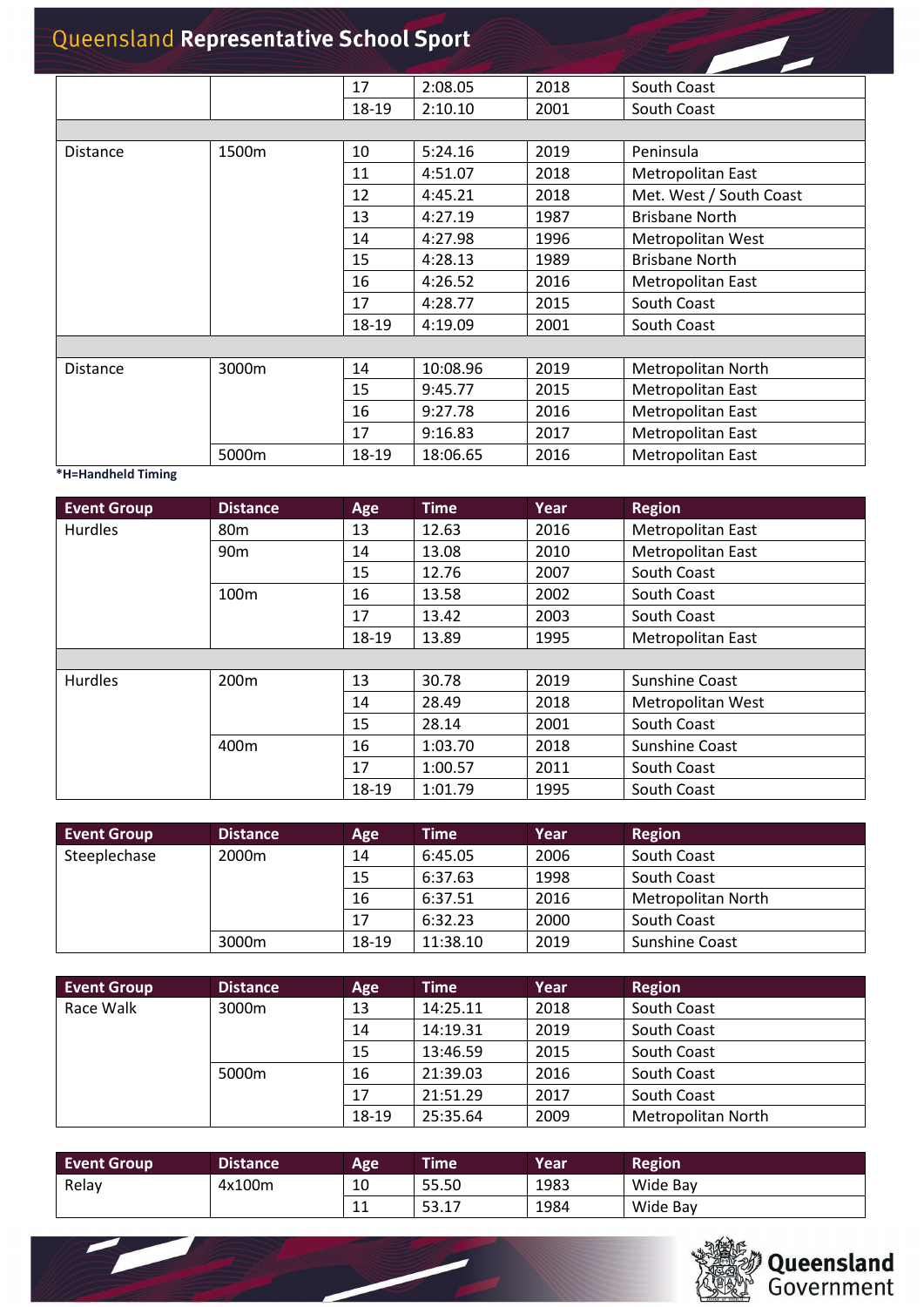| 12        | 51.24 | 2002 | Metropolitan East |
|-----------|-------|------|-------------------|
| $13 - 15$ | 48.14 | 2019 | Metropolitan West |
| $16-19$   | 47.75 | 2017 | South Coast       |

### **FIELD EVENTS**

<span id="page-2-1"></span><span id="page-2-0"></span>

| <b>Event Group</b> | <b>Event</b>  | Age   | <b>Distance</b> | Year | <b>Region</b>        |
|--------------------|---------------|-------|-----------------|------|----------------------|
| Throws             | Shot Put      | 10    | 11.64m          | 2012 | Metropolitan East    |
|                    |               | 11    | 14.36m          | 2017 | Metropolitan West    |
|                    |               | 12    | 12.47m          | 2010 | South West           |
|                    |               | 13    | 13.46m          | 2017 | Metropolitan East    |
|                    |               | 14    | 14.63m          | 2016 | Metropolitan East    |
|                    |               | 15    | 14.95m          | 2015 | Metropolitan West    |
|                    |               | 16    | 15.49m          | 2018 | Metropolitan East    |
|                    |               | 17    | 16.25m          | 2014 | Metropolitan East    |
|                    |               | 18-19 | 13.54m          | 1993 | Metropolitan East    |
|                    |               |       |                 |      |                      |
| Throws             | <b>Discus</b> | 10    | 37.18m          | 2012 | Sunshine Coast       |
|                    |               | 11    | 40.25m          | 2015 | Metropolitan West    |
|                    |               | 12    | 45.62m          | 2013 | Metropolitan West    |
|                    |               | 13    | 42.85m          | 2015 | Metropolitan East    |
|                    |               | 14    | 45.21m          | 2016 | Metropolitan East    |
|                    |               | 15    | 48.87m          | 2017 | Metropolitan East    |
|                    |               | 16    | 49.33m          | 1999 | Metropolitan West    |
|                    |               | 17    | 52.39m          | 2019 | Metropolitan East    |
|                    |               | 18-19 | 51.40m          | 2013 | Metropolitan West    |
|                    |               |       |                 |      |                      |
| Throws             | Javelin       | 13    | 48.25m          | 2017 | Metropolitan West    |
|                    |               | 14    | 47.76m          | 2014 | <b>Darling Downs</b> |
|                    |               | 15    | 46.67m          | 2013 | Metropolitan East    |
|                    |               | 16    | 49.83m          | 2016 | <b>Darling Downs</b> |
|                    |               | 17    | 49.59m          | 2015 | Metropolitan East    |
|                    |               | 18-19 | 46.07m          | 1999 | <b>Darling Downs</b> |
|                    |               |       |                 |      |                      |
| Throws             | Hammer        | 13    | 45.13m          | 2019 | South Coast          |
|                    |               | 14    | 53.08m          | 2015 | Metropolitan West    |
|                    |               | 15    | 60.41m          | 2016 | Metropolitan West    |
|                    |               | 16    | 59.29m          | 2017 | Metropolitan West    |
|                    |               | 17    | 64.00m          | 2018 | Metropolitan West    |
|                    |               | 18-19 | 52.73m          | 2010 | <b>Darling Downs</b> |

<span id="page-2-5"></span><span id="page-2-4"></span><span id="page-2-3"></span><span id="page-2-2"></span>

| <b>Event Group</b> | Event       | Age   | <b>Distance</b> | Year | <b>Region</b>            |
|--------------------|-------------|-------|-----------------|------|--------------------------|
| Jumps              | Long Jump   | 10    | 4.75m           | 2016 | South Coast              |
|                    |             | 11    | 5.11m           | 2008 | Peninsula                |
|                    |             | 12    | 5.43m           | 1984 | <b>Brisbane South</b>    |
|                    |             | 13    | 5.63m           | 1999 | Sunshine Coast           |
|                    |             | 14    | 5.93m           | 2018 | Metropolitan North       |
|                    |             | 15    | 6.02m           | 1999 | Wide Bay                 |
|                    |             | 16    | 5.97m           | 2008 | Capricornia              |
|                    |             | 17    | 6.14m           | 2018 | Metropolitan West        |
|                    |             | 18-19 | 6.04m           | 1995 | <b>Metropolitan East</b> |
|                    |             |       |                 |      |                          |
| Jumps              | Triple Jump | 13    | 11.47m          | 2009 | <b>Metropolitan East</b> |
|                    |             | 14    | 12.56m          | 1998 | Wide Bay                 |

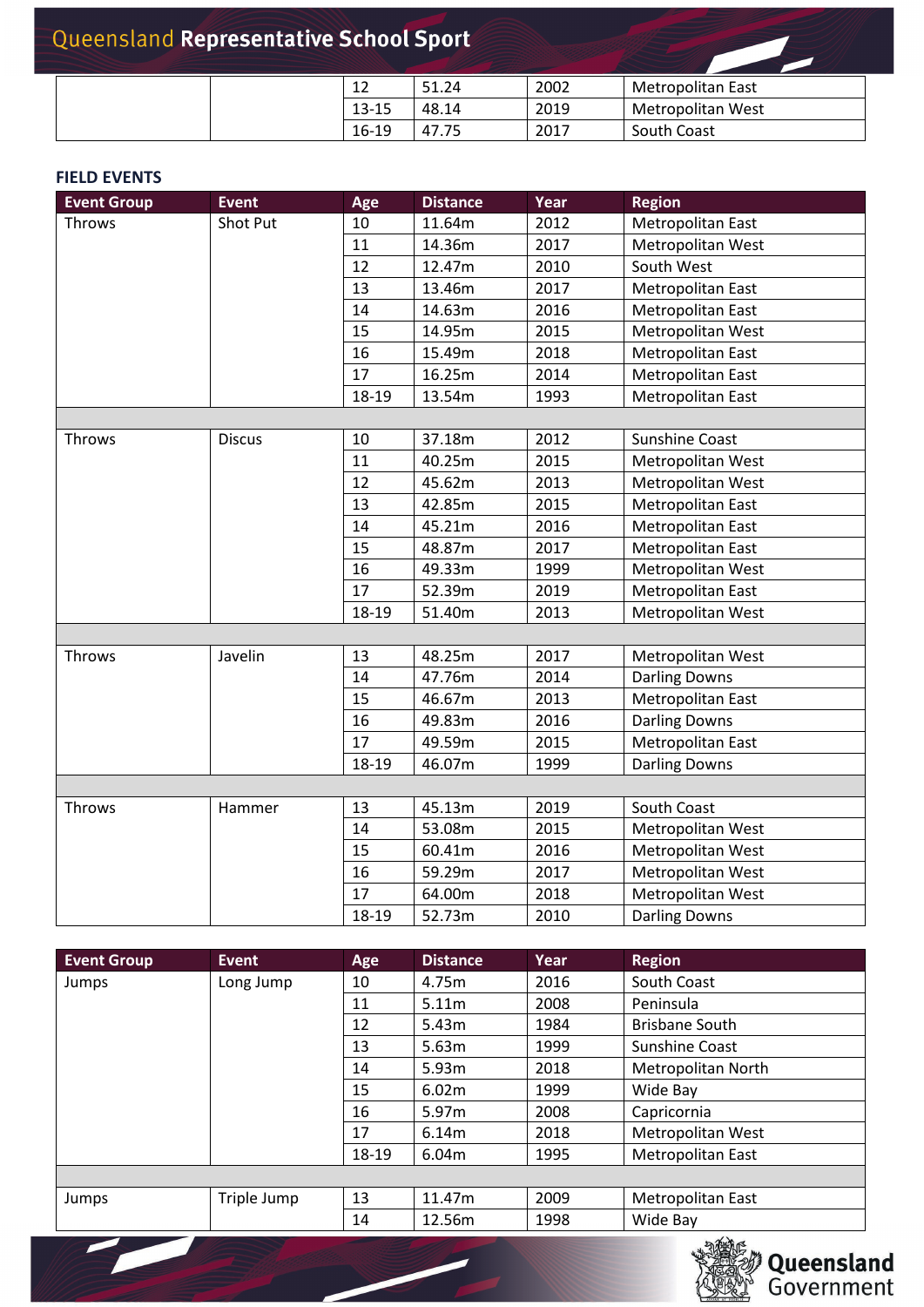<span id="page-3-0"></span>

|       |            | 15    | 12.55m | 2000 | <b>Darling Downs</b> |
|-------|------------|-------|--------|------|----------------------|
|       |            | 16    | 12.47m | 2012 | Metropolitan East    |
|       |            | 17    | 12.37m | 2004 | Metropolitan East    |
|       |            | 18-19 | 12.94m | 2005 | Metropolitan East    |
|       |            |       |        |      |                      |
| Jumps | High Jump  | 10    | 1.44m  | 2015 | Metropolitan East    |
|       |            | 11    | 1.60m  | 1988 | <b>West Moreton</b>  |
|       |            | 12    | 1.64m  | 1991 | Wide Bay             |
|       |            | 13    | 1.72m  | 2017 | Sunshine Coast       |
|       |            | 14    | 1.75m  | 2014 | South Coast          |
|       |            | 15    | 1.76m  | 1991 | Northern             |
|       |            | 16    | 1.78m  | 2002 | Metropolitan North   |
|       |            | 17    | 1.76m  | 2013 | Metropolitan West    |
|       |            | 18-19 | 1.86m  | 2014 | Metropolitan West    |
|       |            |       |        |      |                      |
| Jumps | Pole Vault | 13    | 2.90m  | 2019 | Metropolitan East    |
|       |            | 14    | 3.10m  | 2018 | South Coast          |
|       |            | 15    | 3.70m  | 2019 | South Coast          |
|       |            | 16    | 3.10m  | 2018 | South Coast          |
|       |            | 17    | 3.70m  | 2003 | South Coast          |
|       |            | 18-19 | 3.30m  | 1998 | South Coast          |

<span id="page-3-1"></span>

| <b>Event Group</b>    | Age | <b>Points</b> | Year' | <b>Region</b>      |
|-----------------------|-----|---------------|-------|--------------------|
| <b>Combined Event</b> | 10  | 1048          | 2016  | Metropolitan North |
|                       | 11  | 1241          | 2017  | Metropolitan North |
|                       | 12  | 1234          | 2018  | Metropolitan North |

#### <span id="page-3-2"></span>**MULTI CLASS – TRACK**

<span id="page-3-4"></span> $\sim$ 

<u>a ya</u>

<span id="page-3-3"></span>

| <b>Event Group</b> | <b>Distance</b> | Age   | <b>Percent</b> | <b>Classification</b> | Year       | <b>Region</b>        |  |  |  |  |
|--------------------|-----------------|-------|----------------|-----------------------|------------|----------------------|--|--|--|--|
| Sprints            | 100m            | 10    | 80.67%         | T <sub>20</sub>       | 2011       | Wide Bay             |  |  |  |  |
|                    |                 | 11    | 97.65%         | T <sub>12</sub>       | 2015       | Capricornia          |  |  |  |  |
|                    |                 | 12    | 92.93%         | T <sub>12</sub>       | 2016       | Capricornia          |  |  |  |  |
|                    |                 | 13    |                |                       |            |                      |  |  |  |  |
|                    |                 | 14    |                |                       |            |                      |  |  |  |  |
|                    |                 | 15    |                | <b>TBC</b>            |            |                      |  |  |  |  |
|                    |                 | 16    |                |                       |            |                      |  |  |  |  |
|                    |                 | 17    |                |                       |            |                      |  |  |  |  |
|                    |                 | 18-19 |                |                       |            |                      |  |  |  |  |
|                    |                 |       |                |                       |            |                      |  |  |  |  |
| Sprints            | 200m            | 10    | 76.67%         | T <sub>20</sub>       | 2006       | <b>Darling Downs</b> |  |  |  |  |
|                    |                 | 11    | 95.65%         | T <sub>12</sub>       | 2015       | Capricornia          |  |  |  |  |
|                    |                 | 12    | 91.10%         | T <sub>12</sub>       | 2016       | Capricornia          |  |  |  |  |
|                    |                 | 13    |                |                       |            |                      |  |  |  |  |
|                    |                 | 14    | <b>TBC</b>     |                       |            |                      |  |  |  |  |
|                    |                 | 15    |                |                       |            |                      |  |  |  |  |
|                    |                 | 16    |                |                       |            |                      |  |  |  |  |
|                    |                 | 17    |                |                       |            |                      |  |  |  |  |
|                    |                 | 18-19 |                |                       |            |                      |  |  |  |  |
|                    |                 |       |                |                       |            |                      |  |  |  |  |
| Sprints            | 400m            | 13    |                |                       | <b>TBC</b> |                      |  |  |  |  |
|                    |                 | 14    |                |                       |            |                      |  |  |  |  |

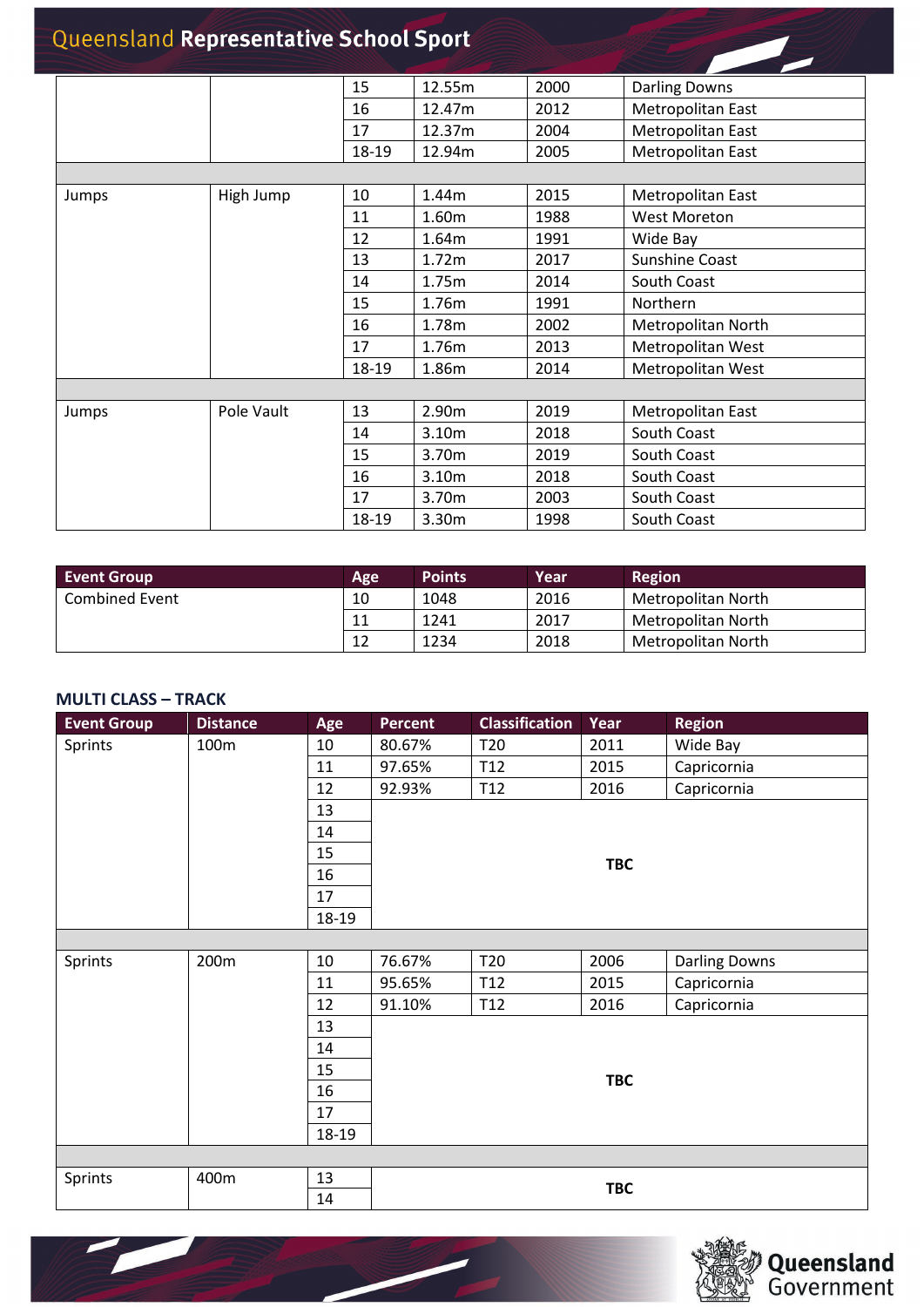|                    |        | 15    |            |
|--------------------|--------|-------|------------|
|                    |        | 16    |            |
|                    |        | 17    |            |
|                    |        | 18-19 |            |
|                    |        |       |            |
| <b>Mixed Relay</b> | 4x100m | 13-19 | <b>TBC</b> |

<span id="page-4-2"></span><span id="page-4-0"></span>

| <b>Event Group</b> | <b>Distance</b> | Age   | <b>Time</b> | <b>Classification</b> | Year       | <b>Region</b>     |  |  |  |  |
|--------------------|-----------------|-------|-------------|-----------------------|------------|-------------------|--|--|--|--|
| Distance           | 800m            | 10    | 81.41%      | T37                   | 2019       | South Coast       |  |  |  |  |
|                    |                 | 11    | 87.41%      | T38                   | 2019       | Metropolitan West |  |  |  |  |
|                    |                 | 12    | 104.02%     | T35                   | 2017       | Sunshine Coast    |  |  |  |  |
|                    |                 | 13    |             |                       |            |                   |  |  |  |  |
|                    |                 | 14    |             |                       |            |                   |  |  |  |  |
|                    |                 | 15    |             |                       |            |                   |  |  |  |  |
|                    |                 | 16    |             |                       | <b>TBC</b> |                   |  |  |  |  |
|                    |                 | 17    |             |                       |            |                   |  |  |  |  |
|                    |                 | 18-19 |             |                       |            |                   |  |  |  |  |
|                    |                 |       |             |                       |            |                   |  |  |  |  |
| Distance           | 1500m           | 13    |             |                       |            |                   |  |  |  |  |
|                    |                 | 14    |             |                       |            |                   |  |  |  |  |
|                    |                 | 15    | <b>TBC</b>  |                       |            |                   |  |  |  |  |
|                    |                 | 16    |             |                       |            |                   |  |  |  |  |
|                    |                 | 17    |             |                       |            |                   |  |  |  |  |
|                    |                 | 18-19 |             |                       |            |                   |  |  |  |  |

### <span id="page-4-3"></span><span id="page-4-1"></span>**MULTI CLASS - FIELD**

<span id="page-4-5"></span><u>e gr</u>

<span id="page-4-4"></span>

| <b>Event Group</b> | <b>Distance</b> | Age   | <b>Distance</b> | <b>Classification</b> | Year       | <b>Region</b>  |  |  |
|--------------------|-----------------|-------|-----------------|-----------------------|------------|----------------|--|--|
| Throws             | Shot Put        | 10    | 77.54%          | F46                   | 2003       | Wide Bay       |  |  |
|                    |                 | 11    | 74.77%          | F46                   | 2007       | Wide Bay       |  |  |
|                    |                 | 12    | 80.45%          | F35                   | 2017       | Sunshine Coast |  |  |
|                    |                 | 13    |                 |                       |            |                |  |  |
|                    |                 | 14    |                 |                       |            |                |  |  |
|                    |                 | 15    |                 |                       |            |                |  |  |
|                    |                 | 16    |                 | <b>TBC</b>            |            |                |  |  |
|                    |                 | 17    |                 |                       |            |                |  |  |
|                    |                 | 18-19 |                 |                       |            |                |  |  |
|                    |                 |       |                 |                       |            |                |  |  |
| Throws             | <b>Discus</b>   | 10    | 80.04%          | F46                   | 2003       | Wide Bay       |  |  |
|                    |                 | 11    | 64.45%          | F <sub>20</sub>       | 2008       | Wide Bay       |  |  |
|                    |                 | 12    | 97.57%          | F35                   | 2017       | Sunshine Coast |  |  |
|                    |                 | 13    |                 |                       |            |                |  |  |
|                    |                 | 14    |                 |                       |            |                |  |  |
|                    |                 | 15    |                 |                       | <b>TBC</b> |                |  |  |
|                    |                 | 16    |                 |                       |            |                |  |  |
|                    |                 | 17    |                 |                       |            |                |  |  |
|                    |                 | 18-19 |                 |                       |            |                |  |  |
|                    |                 |       |                 |                       |            |                |  |  |
| Throws             | Javelin         | 13    |                 |                       |            |                |  |  |
|                    |                 | 14    |                 |                       |            |                |  |  |
|                    |                 | 15    |                 | <b>TBC</b>            |            |                |  |  |
|                    |                 | 16    |                 |                       |            |                |  |  |
|                    |                 | 17    |                 |                       |            |                |  |  |